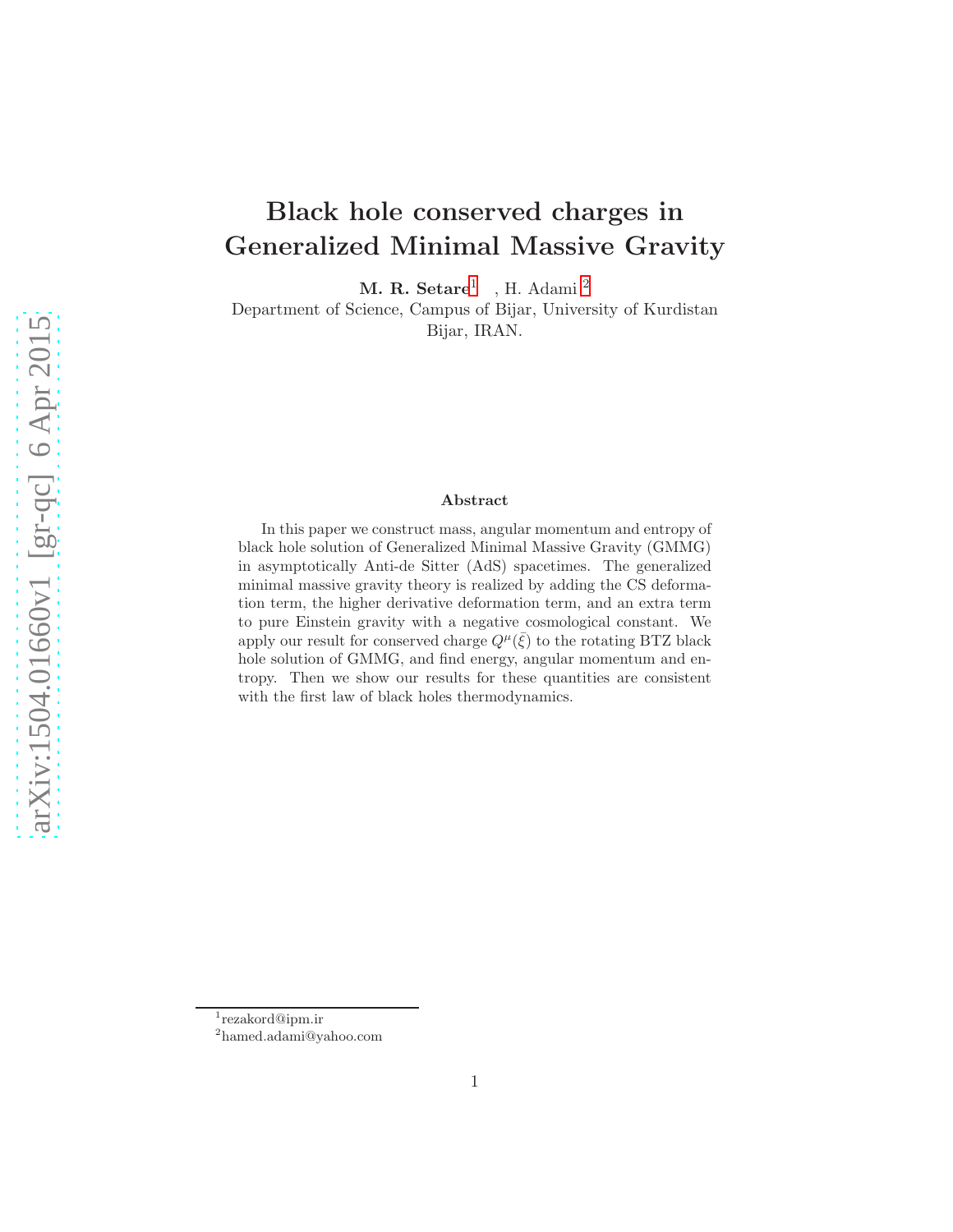# 1 Introduction

We know that the pure Einstein-Hilbert gravity in three dimensions ex-hibits no propagating physical degrees of freedom [\[1,](#page-8-0) [2\]](#page-8-1). But adding the gravitational Chern-Simons term produces a propagating massive graviton [\[3\]](#page-8-2). The resulting theory is called topologically massive gravity (TMG). Including a negative cosmological constant, yields cosmological topologically massive gravity (CTMG). In this case the theory exhibits both gravitons and black holes. Unfortunately there is a problem in this model, with the usual sign for the gravitational constant, the massive excitations of CTMG carry negative energy. In the absence of a cosmological constant, one can change the sign of the gravitational constant, but if  $\Lambda < 0$ , this will give a negative mass to the BTZ black hole, so the existence of a stable ground state is in doubt in this model [\[4\]](#page-9-0). Recently an interesting three dimensional massive gravity introduced by Bergshoeff, et.al [\[5\]](#page-9-1) which dubbed Minimal Massive Gravity (MMG), which has the same minimal local structure as Topologically Massive Gravity (TMG) [\[3\]](#page-8-2). The MMG model has the same gravitational degree of freedom as the TMG has and the linearization of the metric field equations for MMG yield a single propagating massive spin-2 field. So both models have the same spectrum [\[6\]](#page-9-2). However, in contrast to TMG, there is not bulk vs boundary clash in the framework of this new model. During last months some interesting works have been done on MMG model [\[6\]](#page-9-2). More recently, this model has been extended to General Minimal Massive Gravity theory (GMMG) [\[7\]](#page-9-3). GMMG is a unification of MMG with New Massive Gravity (NMG) [\[8\]](#page-9-4), so this model is realized by adding the higher derivative deformation term to the Lagrangian of MMG.

In this paper we want to construct mass, angular momentum and entropy of black hole solution of GMMG in asymptotically Anti-de Sitter (AdS) spacetimes. There are several approach to obtain mass and angular momentum of black holes for higher curvature theories [\[9\]](#page-9-5)-[\[25\]](#page-10-0). Arnowit-Deser-Misner (ADM) method [\[10\]](#page-9-6) uses a linearization of metric around asymptotically flat spacetime, so this approach fails here because we consider the solution which are not asymptotically flat. A method to calculate the energy of asymptotically AdS solution was given by Abbott and Deser [\[9\]](#page-9-5). Deser and Tekin have extended this approach to the calculation of the energy of asymptotically dS or AdS solutions in higher curvature gravity models and also to TMG [\[12\]](#page-9-7). In contrast to the ADM method, this ADT formalism is covariant. Another method is the Brown-York formalism [\[13\]](#page-9-8) which is based on quasi-local concept, but this approach also is not covariant. The authors of [\[14\]](#page-9-9) have obtained the quasi-local conserved charges for black holes in any diffeomor-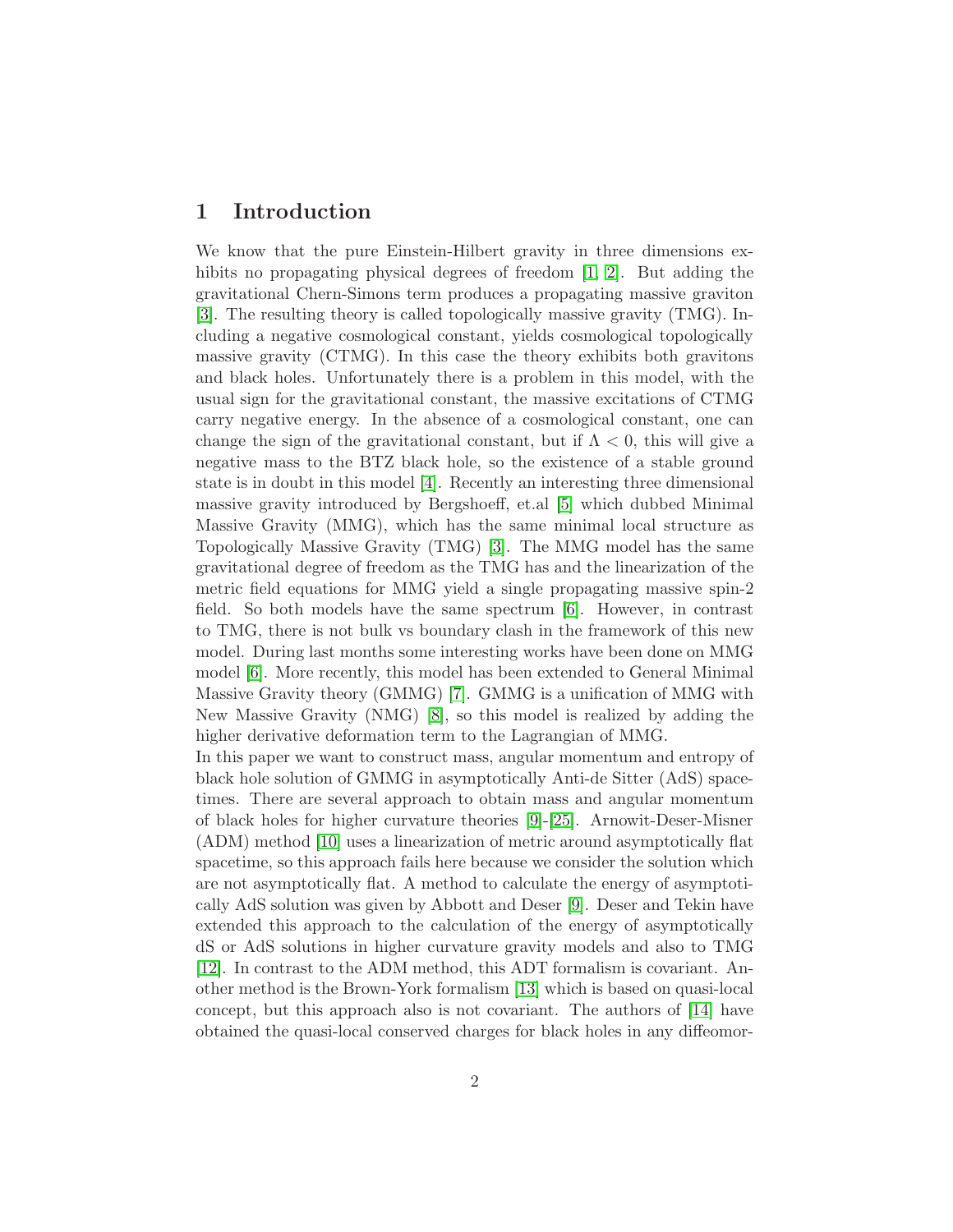phically invariant theory of gravity. By considering an appropriate variation of the metric, they have established a one-to-one correspondence between the ADT approach and the linear Noether expressions. They have extended this work to a theory of gravity containing a gravitational Chern-Simons term in [\[15\]](#page-9-10), and have computed the off-shell potential and quasi-local conserved charges of some black holes in TMG. We should mention that before these works, the authors of [\[16\]](#page-9-11) have computed the ADT charges for a solution of TMG linearized about an arbitrary background and have applied the result to evaluate the mass and angular momentum of the non-asymptotically flat, non-asymptotically AdS black hole solution (ACL black hole) of TMG. One another way to obtain mass and angular momentum of black holes for higher curvature models in the case of asymptotically AdS space is application of AdS/CFT correspondence, because the definition of conserved charges in the dual field theory is clear and no any ambiguities in their construction [\[20,](#page-9-12) [22,](#page-10-1) [23,](#page-10-2) [24\]](#page-10-3). This method is covariant and takes into account the nonlinear effects. However this formalism is applicable only to asymptotically (warped) AdS space. Moreover to obtain holographic conserved charges, one needs the boundary stress tensor which depends on the explicit form of Gibbons-Hawking terms [\[26\]](#page-10-4) and counter term which are not known in general. So this approach becomes complicated for a higher derivative model of gravity [\[17\]](#page-9-13). Another way is the super angular momentum approach  $[18, 19]$  $[18, 19]$ , by this method one can compute the conserved charges with non-linear effects. In this formalism the non-linear conserved charge obtained by the first integral of equation of motion. However this method is not completely covariant, moreover it is inconsistent with the first law of black hole thermodynamics for warped  $AdS_3$  black hole solution of TMG. Here we follow the method given by Abbott, Deser, and Tekin in [\[9,](#page-9-5) [11,](#page-9-16) [12\]](#page-9-7), which need to obtain the field equations and linearize them about the  $(A)dS$  vacuum of the model. By this method we obtain conserved charges which are consistent with the first law of black hole thermodynamics.

Our paper is organized as follows. In Sec.2 we review GMMG briefly. In Sec.3 we will obtain the formula for the calculation of conserved charges in this model in asymptotically  $AdS_3$  spacetime. Then we apply our result for conserved charge  $Q^{\mu}(\bar{\xi})$  to the rotating BTZ black hole solution of GMMG, and find energy, angular momentum and entropy. Sec.4 is devoted to conclusions and discussions.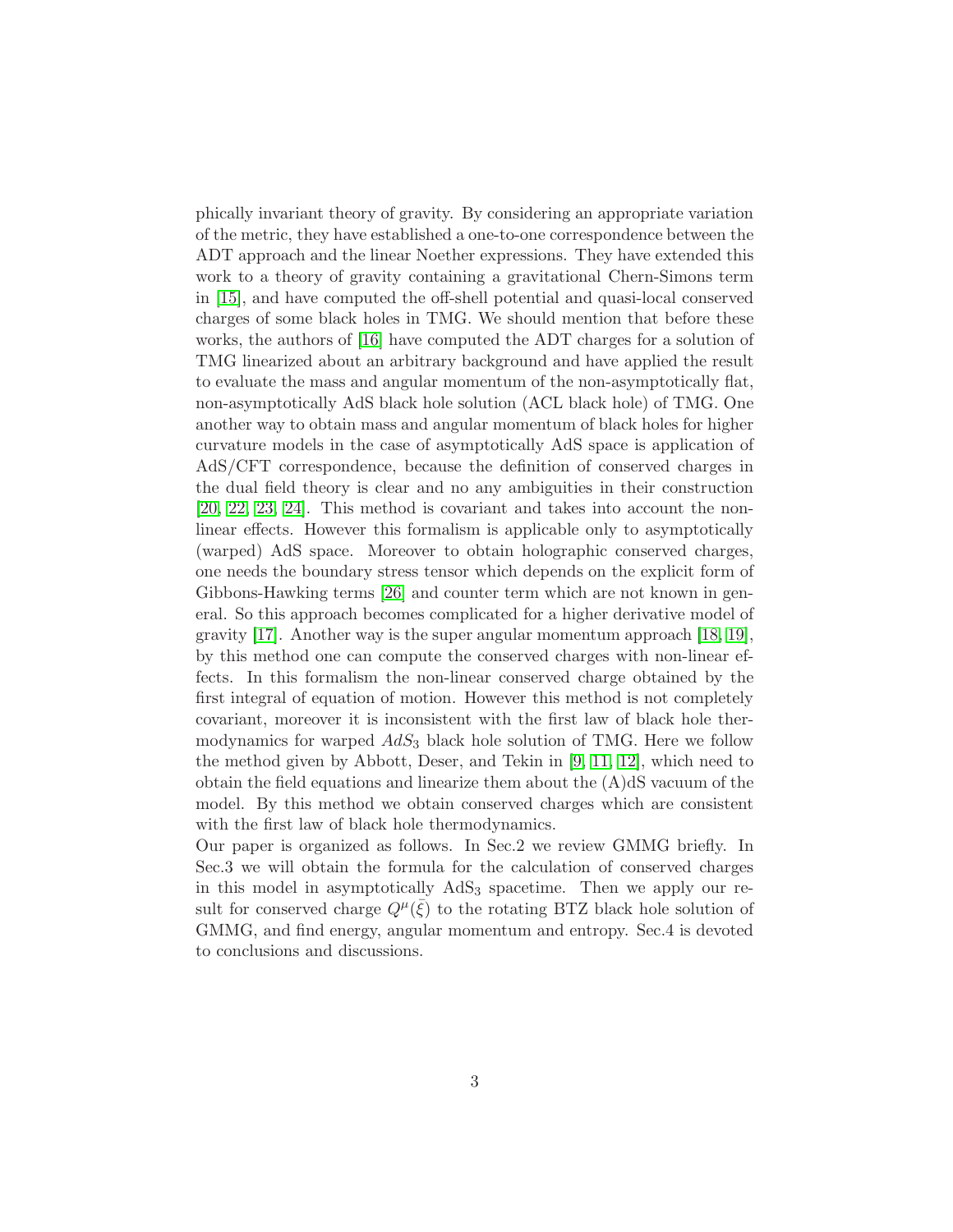# 2 The Generalized Minimal Massive Gravity

We introduce the Lagrangian of GMMG model as [\[7\]](#page-9-3)

$$
L_{GMMG} = L_{GMG} + \frac{\alpha}{2}e.h \times h \tag{1}
$$

where

$$
L_{GMG} = L_{TMG} - \frac{1}{m^2} (f.R + \frac{1}{2}e.f \times f)
$$
 (2)

here  $m$  is mass parameter of NMG term and  $f$  is an auxiliary one-form field.  $L_{TMG}$  is the Lagrangian of TMG,

$$
L_{TMG} = -\sigma e.R + \frac{\Lambda_0}{6}e.e \times e + h.T(\omega) + \frac{1}{2\mu}(\omega.d\omega + \frac{1}{3}\omega.\omega \times \omega)
$$
 (3)

where  $\Lambda_0$  is a cosmological parameter with dimension of mass squared, and σ a sign. µ is mass parameter of Lorentz Chern-Simons term. α is a dimensionless parameter, e is dreibein, h is the auxiliary field,  $\omega$  is dualised spin-connection,  $T(\omega)$  and  $R(\omega)$  are Lorentz covariant torsion and curvature 2-form respectively. So by adding extra term  $\frac{\alpha}{2}e.h \times h$  to the Lagrangian of generalized massive gravity we obtain Lagrangian of GMMG model. The equation for metric can be obtained by generalizing field equation of MMG. Due to this we introduce GMMG field equation as follows [\[7\]](#page-9-3)

<span id="page-3-0"></span>
$$
\Phi^{\mu\nu} = \Lambda_0 g^{\mu\nu} + \sigma G^{\mu\nu} + \frac{1}{\mu} C^{\mu\nu} + \frac{\gamma}{\mu^2} J^{\mu\nu} + \frac{s}{2m^2} K^{\mu\nu} = 0, \tag{4}
$$

where  $G^{\mu\nu}$  is Einstein's tensor, the Cotton tensor is

$$
C^{\mu\nu} = \frac{1}{\sqrt{-g}} \varepsilon^{\mu\alpha\beta} \nabla_{\alpha} S^{\nu}_{\beta},\tag{5}
$$

where  $S^{\mu}_{\nu} = R^{\mu}_{\nu} - \frac{1}{4}$  $\frac{1}{4}\delta^{\mu}_{\nu}R$  is the Schouten tensor in 3 dimensions,

$$
J^{\mu\nu} = \frac{1}{2g} \varepsilon^{\mu\rho\sigma} \varepsilon^{\nu\alpha\beta} S_{\rho\alpha} S_{\sigma\beta},\tag{6}
$$

and

$$
K^{\mu\nu} = 2\Box R^{\mu\nu} - \frac{1}{2}\nabla^{\mu}\nabla^{\nu}R - \frac{1}{2}g^{\mu\nu}\Box R - 8R^{\mu\alpha}R^{\nu}_{\alpha} + \frac{9}{2}RR^{\mu\nu} + 3g^{\mu\nu}R^{\alpha\beta}R_{\alpha\beta} - \frac{13}{8}g^{\mu\nu}R^2,
$$
\n(7)

 $s$  is sign,  $\gamma,\,\sigma$   $\Lambda_0$  are the parameters which defined in terms of cosmological constant  $\Lambda = \frac{-1}{l^2}$ , m,  $\mu$ , and the sign of Einstein-Hilbert term. Here  $G_{mn}$ and  $C_{mn}$  denote Einstein tensor and Cotton tensor respectively. Symmetric tensors  $J_{mn}$  and  $K_{mn}$  are coming from MMG and NMG parts respectively [\[8,](#page-9-4) [5\]](#page-9-1).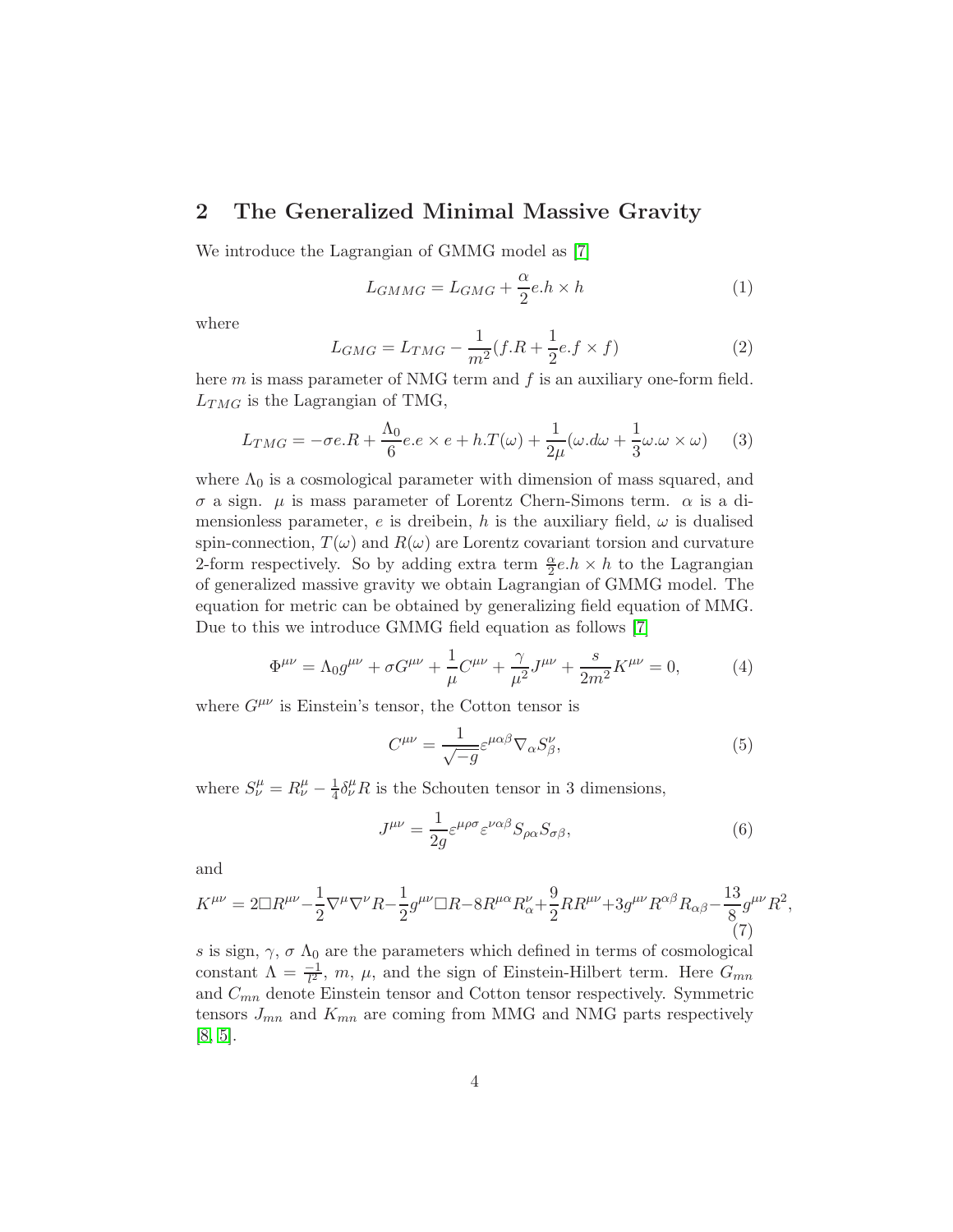### 3 Charges of GMMG

In this section we would like to obtain the conserved charges of GMMG for asymptotically (A)dS space-times. Here we follow the method given in [\[9,](#page-9-5) [11,](#page-9-16) [12\]](#page-9-7) (see also [\[27\]](#page-10-5)), which need to obtain the field equations and linearize them about the  $(A)dS$  vacuum of the model. <sup>[3](#page-4-0)</sup>

The field equations of the model can be written as

<span id="page-4-1"></span>
$$
\Phi_{\mu\nu}(g, R, \nabla(Riemann), R^2, \ldots) = 8\pi T_{\mu\nu}.
$$
\n(8)

We assume that (A)dS is the background solution  $\Phi_{\mu\nu}(\bar{g}) = 0$ . The linearized form of the above equation can be written symbolically as

<span id="page-4-2"></span>
$$
\mathcal{O}(\bar{g})_{\mu\nu\alpha\beta}h^{\alpha\beta} = 8\pi T_{\mu\nu},\tag{9}
$$

where the deviation of background is,  $h_{\mu\nu} = g_{\mu\nu} - \bar{g}_{\mu\nu}$ . If the field equation [\(8\)](#page-4-1) come from an diffeomorphism invariant action, then we have

<span id="page-4-3"></span>
$$
\nabla_{\mu}\Phi^{\mu\nu} = 0,\tag{10}
$$

From  $(9)$  and  $(10)$  we have

$$
\bar{\nabla}_{\mu} \mathcal{O}^{\mu}{}_{\nu\alpha\beta} h^{\alpha\beta} = 0, \tag{11}
$$

In order to define globally conserved charges, we use the killing vector  $\bar{\xi}$ , and energy-momentum  $T^{\mu\nu}$ , then we can define conserved current as

$$
\sqrt{-\bar{g}}\bar{\nabla}_{\mu}(\bar{\xi}_{\nu}T^{\mu\nu}) = \partial_{\mu}(\sqrt{-\bar{g}}\bar{\xi}_{\nu}T^{\mu\nu}) = 0, \qquad (12)
$$

So we obtain conserved charge by

<span id="page-4-4"></span>
$$
Q^{\mu}(\bar{\xi}) = c \int_{\mathcal{M}} d^{D-1}x \sqrt{-\bar{g}} \bar{\xi}_{\nu} T^{\mu\nu} \equiv c \int_{\Sigma} dl_{i} \mathcal{F}^{\mu i}, \qquad (13)
$$

where we have used Stoke's theorem,  $c$  is an arbitrary constant, and  $\mathcal M$  is a  $(D-1)$ -dimensional spatial manifold with boundary Σ. We have assumed

<span id="page-4-0"></span><sup>3</sup>Here we should mention that although we obtain the conserved charges from the linearization of the field equations around a background, but the method is general. There is no dependence on background (except that there must be asymptotic Killing vectors and spatial infinity of course) in the method of [\[11\]](#page-9-16). Multiple vacua are universal features of all  $R + R^2$  etc models, since they clearly allow both flat and (A)dS vacua, but energy is still definable around each branch, though one is unstable (see for example [\[28\]](#page-10-6)).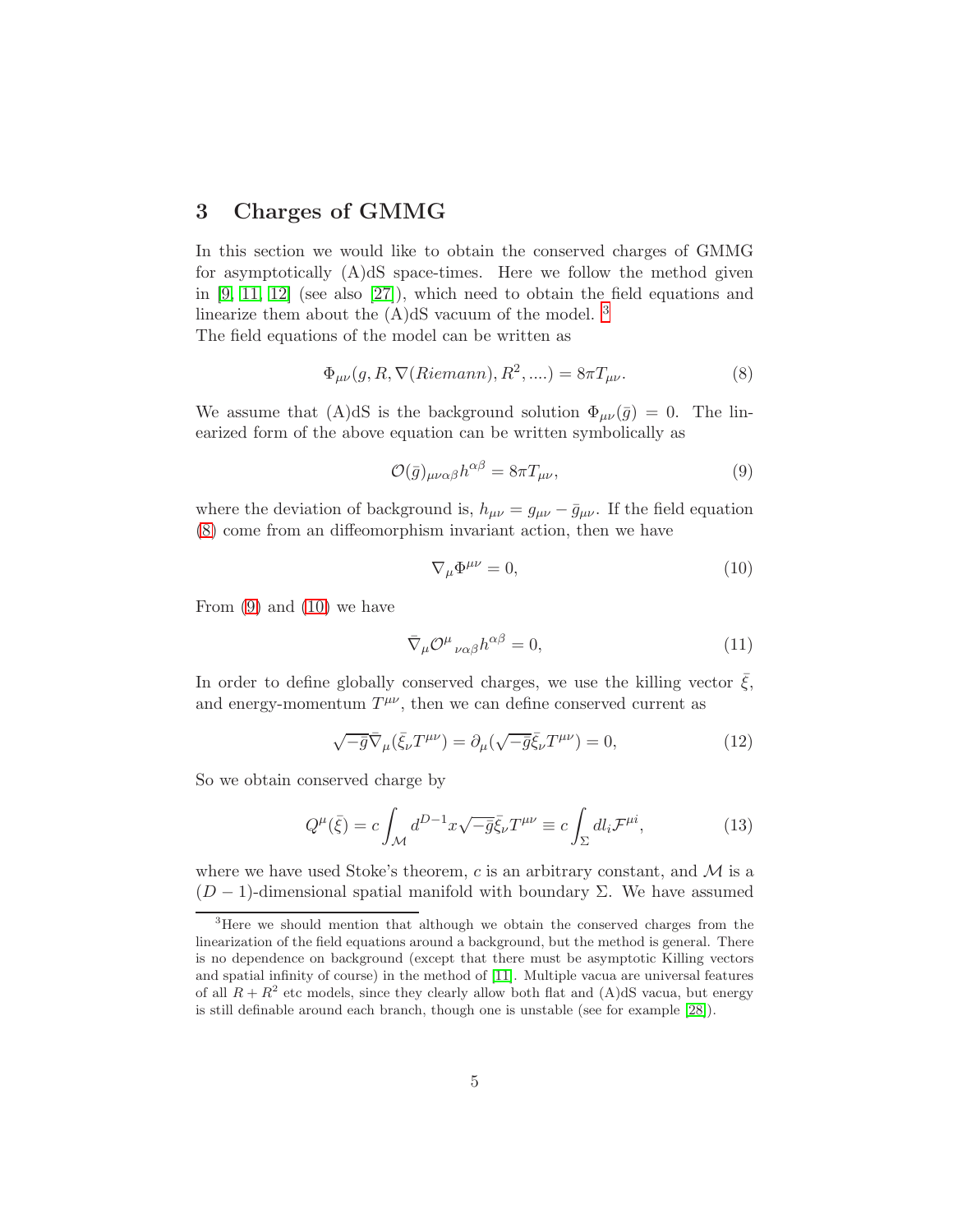that  $\bar{\xi}_{\nu}T^{\mu\nu} = \bar{\nabla}_{\nu}\mathcal{F}^{\mu\nu}$ , where  $\mathcal{F}^{\mu\nu}$  is an anti-symmetric tensor. For the background metric we have:

<span id="page-5-0"></span>
$$
\bar{R}_{\mu\alpha\nu\beta} = \Lambda \left( \bar{g}_{\mu\nu} \bar{g}_{\alpha\beta} - \bar{g}_{\mu\beta} \bar{g}_{\nu\alpha} \right), \qquad \bar{R}_{\mu\nu} = 2\Lambda \bar{g}_{\mu\nu}, \qquad \bar{R} = 6\Lambda, \quad (14)
$$

Now we obtain the linearized form of field equation  $(4)$  around the  $AdS_3$ space-time. So at the first order the field equation can be written as

<span id="page-5-1"></span>
$$
\Phi^{\mu\nu}(\bar{g}) + \Phi_L^{\mu\nu} = 8\pi T^{\mu\nu},\tag{15}
$$

where

$$
\Phi_L^{\mu\nu} = -\Lambda_0 h^{\mu\nu} + \sigma G_L^{\mu\nu} + \frac{1}{\mu} C_L^{\mu\nu} + \frac{\gamma}{\mu^2} J_L^{\mu\nu} + \frac{s}{2m^2} K_L^{\mu\nu},\tag{16}
$$

<span id="page-5-2"></span>
$$
\mathcal{G}^L_{\mu\nu} = R^L_{\mu\nu} - \frac{1}{2}\bar{g}_{\mu\nu}R^L - 2\Lambda h_{\mu\nu},\qquad(17)
$$

$$
C_L^{\mu\nu} = \frac{1}{\sqrt{-\bar{g}}} \varepsilon^{\mu\alpha\beta} \bar{g}_{\beta\sigma} \nabla_\alpha \left( R_L^{\sigma\nu} - \frac{1}{4} \bar{g}^{\sigma\nu} R_L + 2\Lambda h^{\sigma\nu} \right), \tag{18}
$$

$$
J_L^{\mu\nu} = -\frac{1}{2}\Lambda \mathcal{G}_L^{\mu\nu} - \frac{1}{4}\Lambda^2 h^{\mu\nu} \tag{19}
$$

<span id="page-5-3"></span>
$$
K_L^{\mu\nu} = 2\bar{\Box}\mathcal{G}_L^{\mu\nu} + \frac{1}{2}\bar{g}^{\mu\nu}\bar{\Box}R_L - \frac{1}{2}\bar{\nabla}^{\mu}\bar{\nabla}^{\nu}R_L - 5\Lambda\mathcal{G}_L^{\mu\nu} - \Lambda\bar{g}^{\mu\nu}R_L + \frac{1}{2}\Lambda^2h^{\mu\nu}, \tag{20}
$$

Here we have defined that  $\mathcal{G}_{\mu\nu} = G_{\mu\nu} + \Lambda g_{\mu\nu}$ . The linear form of Ricci tensor and Ricci scalar are given by following equation respectively

$$
R^{L}_{\mu\nu} = \frac{1}{2} \left( -\bar{\Box} h_{\mu\nu} - \bar{\nabla}_{\mu} \bar{\nabla}_{\nu} h + \bar{\nabla}^{\lambda} \bar{\nabla}_{\mu} h_{\lambda\nu} + \bar{\nabla}^{\lambda} \bar{\nabla}_{\nu} h_{\lambda\mu} \right), \tag{21}
$$

$$
R^{L} = -\bar{\Box}h + \bar{\nabla}_{\mu}\bar{\nabla}_{\nu}h^{\mu\nu} - 2\Lambda h, \qquad (22)
$$

Using the Ricci tensor and Ricci scalar of  $AdS<sub>3</sub>$  background in [\(14\)](#page-5-0), it is easy to see that

$$
\bar{G}^{\mu\nu} = -\Lambda \bar{g}^{\mu\nu}, \quad \bar{C}^{\mu\nu} = 0, \quad \bar{J}^{\mu\nu} = \frac{1}{4} \Lambda^2 \bar{g}^{\mu\nu}, \quad \bar{K}^{\mu\nu} = -\frac{1}{2} \Lambda^2 \bar{g}^{\mu\nu}, \quad (23)
$$

Then field equation for  $AdS_3$  reduces to an quadratic equation for

<span id="page-5-4"></span>
$$
\Lambda_0 - \sigma \Lambda + \frac{\gamma \Lambda^2}{4\mu^2} - \frac{s\Lambda^2}{4m^2} = 0,\tag{24}
$$

so,

$$
\Lambda = \frac{\left(\sigma \pm \sqrt{\sigma^2 - \Lambda_0(\frac{\gamma}{\mu^2} - \frac{s}{m^2})}\right)}{\frac{1}{2}(\frac{\gamma}{\mu^2} - \frac{s}{m^2})}
$$
(25)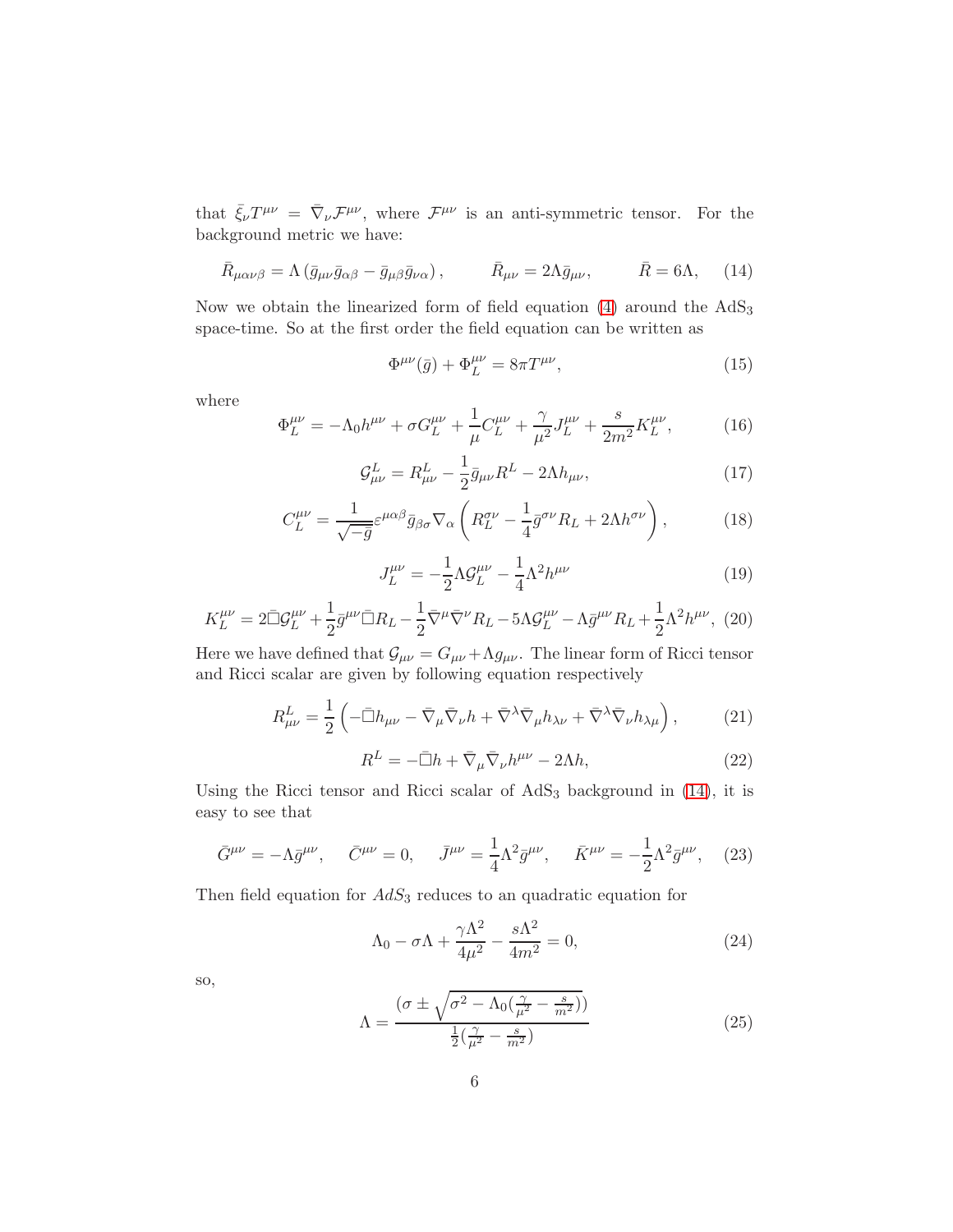Since  $\Phi_{\mu\nu}(\bar{g}) = 0$ , [\(15\)](#page-5-1) takes following form

<span id="page-6-0"></span>
$$
\Phi_L^{\mu\nu} = 8\pi T_{\mu\nu}.\tag{26}
$$

Substituting  $(17)-(20)$  $(17)-(20)$  and  $(24)$  in  $(26)$ , we have

<span id="page-6-1"></span>
$$
\left(\sigma\Lambda - \frac{\gamma\Lambda}{2\mu^2}\right)\mathcal{G}_L^{\mu\nu} + \frac{1}{\mu}C_L^{\mu\nu} + \frac{s}{2m^2}\left(K_L^{\mu\nu} - \frac{1}{2}\Lambda^2 h^{\mu\nu}\right) = 8\pi T^{\mu\nu},\qquad(27)
$$

One can show that  $\bar{\nabla}_{\nu} \mathcal{G}_{L}^{\mu\nu} = \bar{\nabla}_{\nu} C_{L}^{\mu\nu} = 0$ , then by the following identities [\[12\]](#page-9-7)

$$
\bar{\nabla}_{\nu} \left[ (\bar{g}^{\mu\nu} \bar{\Box} - \bar{\nabla}^{\mu} \bar{\nabla}^{\nu} + 2\Lambda \bar{g}^{\mu\nu}) R_L \right] = 0, \n\bar{\nabla}_{\nu} \left[ \bar{\Box} \mathcal{G}^{\mu\nu}_L - \Lambda \bar{g}^{\mu\nu} R_L \right] = 0,
$$
\n(28)

we conclude that

$$
\bar{\nabla}_{\nu}\left(K_L^{\mu\nu} - \frac{1}{2}\Lambda^2 h^{\mu\nu}\right) = 0.
$$
\n(29)

So [\(27\)](#page-6-1) obeys the Bianchi identities, and we can use [\(27\)](#page-6-1) for definition of conserved charges. One can check that [\[12,](#page-9-7) [29\]](#page-10-7)

$$
\sqrt{-\bar{g}}\bar{\xi}_{\nu}\mathcal{G}_{L}^{\mu\nu} = \frac{1}{2}\partial_{\nu}q_{E}^{\mu\nu}(\bar{\xi}), \qquad \sqrt{-\bar{g}}\bar{\xi}_{\nu}C_{L}^{\mu\nu} = \frac{1}{2}\partial_{\nu}\left(\frac{1}{2\mu}q_{E}^{\mu\nu}(\bar{\Xi}) + \frac{1}{2\mu}q_{C}^{\mu\nu}(\bar{\xi})\right),
$$

$$
\sqrt{-\bar{g}}\bar{\xi}_{\nu}\left(K_{L}^{\mu\nu} - \frac{1}{2}\Lambda^{2}h^{\mu\nu}\right) = \frac{1}{2}\partial_{\nu}\left(q_{N}^{\mu\nu}(\bar{\xi}) - \Lambda q_{E}^{\mu\nu}(\bar{\xi})\right), \qquad (30)
$$

<span id="page-6-2"></span>where

$$
q_E^{\mu\nu}(\bar{\xi}) = 2\sqrt{-\bar{g}} \left( \bar{\xi}_{\lambda} \bar{\nabla}^{[\mu} h^{\nu]\lambda} + \bar{\xi}^{[\mu} \bar{\nabla}^{\nu]} h + h^{\lambda[\mu} \bar{\nabla}^{\nu]} \bar{\xi}_{\lambda} + \bar{\xi}^{[\nu} \bar{\nabla}_{\lambda} h^{\mu]\lambda} + \frac{1}{2} h \bar{\nabla}^{\mu} \bar{\xi}^{\nu} \right),
$$
  

$$
q_C^{\mu\nu}(\bar{\xi}) = \varepsilon^{\mu\nu}{}_{\alpha} \mathcal{G}_{L}^{\alpha\beta} \bar{\xi}_{\beta} + \varepsilon^{\beta\nu}{}_{\alpha} \mathcal{G}_{L}^{\mu\alpha} \bar{\xi}_{\beta} + \varepsilon^{\mu\beta}{}_{\alpha} \mathcal{G}_{L}^{\alpha\nu} \bar{\xi}_{\beta},
$$
  

$$
q_N^{\mu\nu}(\bar{\xi}) = \sqrt{-\bar{g}} \left[ 4 \left( \bar{\xi}_{\lambda} \bar{\nabla}^{[\nu} \mathcal{G}_{L}^{\mu]\lambda} + \mathcal{G}_{L}^{\lambda[\nu} \bar{\nabla}^{\mu]} \bar{\xi}_{\lambda} \right) + \bar{\xi}^{[\mu} \bar{\nabla}^{\nu]} R_L + \frac{1}{2} R_L \bar{\nabla}^{\mu} \bar{\xi}^{\nu} \right],
$$
(31)

also,  $\bar{\Xi}^{\beta} = \frac{1}{\sqrt{2}}$  $\frac{1}{-\bar{g}}\varepsilon^{\alpha\lambda\beta}\bar{\nabla}_{\alpha}\bar{\xi}^{\lambda}$ . Using [\(30\)](#page-6-2), we can rewrite [\(27\)](#page-6-1) as

$$
16\pi\sqrt{-\bar{g}}\bar{\xi}_{\nu}T^{\mu\nu} = \partial_{\nu}\left[\left(\sigma - \frac{\gamma\Lambda}{2\mu^{2}} - \frac{s\Lambda}{2m^{2}}\right)q_{E}^{\mu\nu}(\bar{\xi}) + \frac{1}{2\mu}q_{E}^{\mu\nu}(\bar{\Xi}) + \frac{1}{2\mu}q_{C}^{\mu\nu}(\bar{\xi}) + \frac{s}{2m^{2}}q_{N}^{\mu\nu}(\bar{\xi})\right],
$$
\n(32)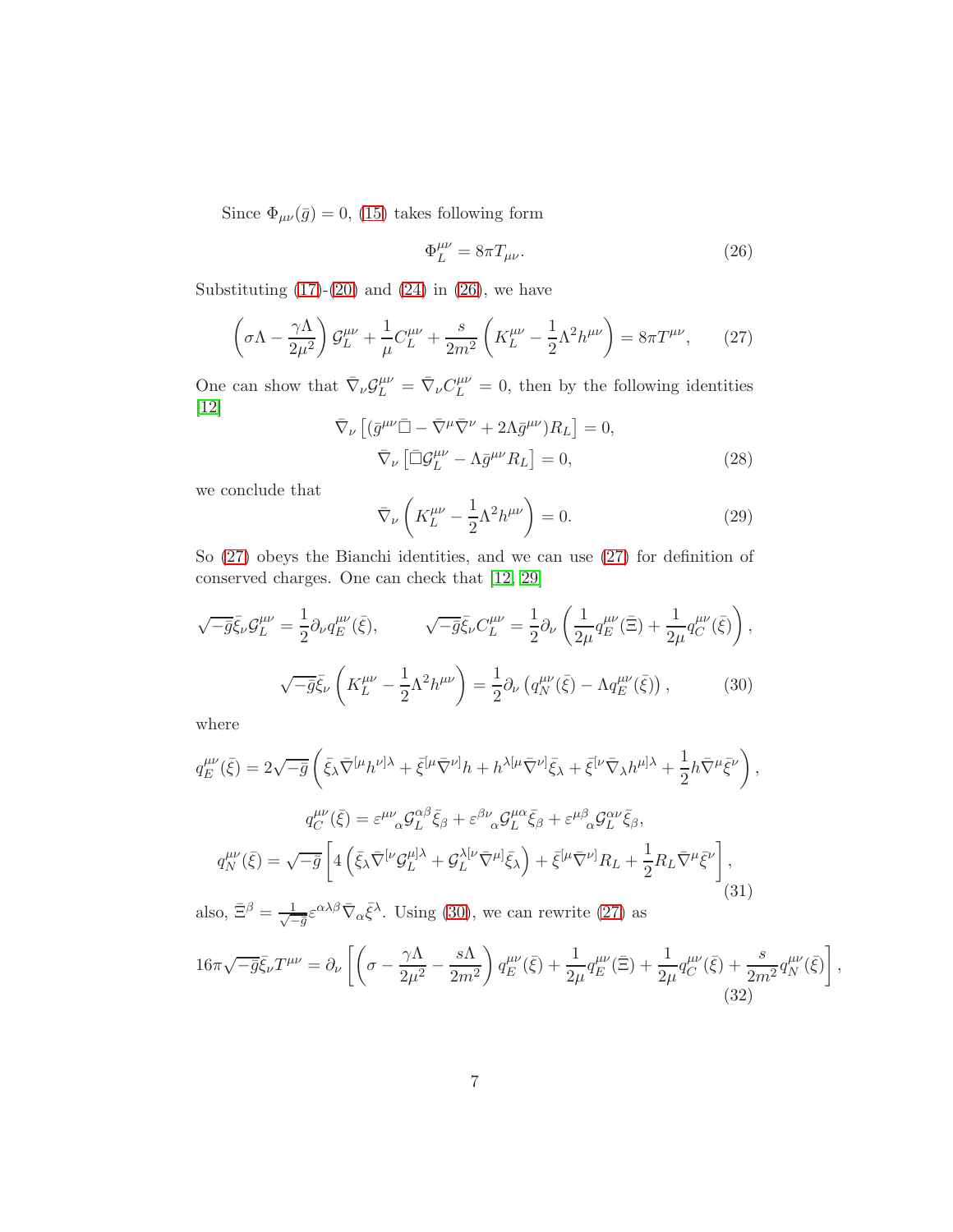substituting this result in [\(13\)](#page-4-4), we obtain

<span id="page-7-0"></span>
$$
Q^{\mu}(\bar{\xi}) = \frac{c}{16\pi} \int_{\Sigma} dl_i \left[ \left( \sigma - \frac{\gamma \Lambda}{2\mu^2} - \frac{s\Lambda}{2m^2} \right) q_E^{\mu i}(\bar{\xi}) + \frac{1}{2\mu} q_E^{\mu i}(\bar{\Xi}) + \frac{1}{2\mu} q_C^{\mu i}(\bar{\xi}) + \frac{s}{2m^2} q_N^{\mu i}(\bar{\xi}) \right],
$$
\n(33)

where i denotes the space direction orthogonal to the boundary  $\Sigma$ . In the limiting case  $\frac{1}{m^2} \to 0$ , where GMMG reduce to the MMG, our result for conserved charge  $Q^{\mu}(\bar{\xi})$  in above equation reduce to the result of [\[29\]](#page-10-7) for MMG. Now we apply Eq.[\(33\)](#page-7-0) to the rotating BTZ black hole solution of GMMG, in order to obtain the energy, angular momentum and entropy of this black hole. The BTZ line-element is

$$
ds^{2} = -\frac{(r^{2} - r_{+}^{2})(r^{2} - r_{-}^{2})}{l^{2}r^{2}}dt^{2} + \frac{l^{2}r^{2}}{(r^{2} - r_{+}^{2})(r^{2} - r_{-}^{2})}dr^{2} + r^{2} \left(d\phi - \frac{r_{+}r_{-}}{lr^{2}}dt\right)^{2},
$$
\n(34)

where  $\Lambda = -\frac{1}{l^2}$  $\frac{1}{l^2}$ , also  $r_+$  and  $r_-$  are outer and inner horizon respectively. The case of  $r_{+} = r_{-} = 0$  is correspond to the background. Then, one can read that

$$
h_{tt} = \frac{r_+^2 + r_-^2}{l^2}, \quad h_{t\phi} = -\frac{r_+ r_-}{l}, \quad h_{rr} = \frac{l^2 (r_+^2 + r_-^2)}{r^4}, \tag{35}
$$

 $\Sigma$  is a circle and  $dl_i = (d\phi, 0)$ .

Energy is correspond to the Killing vector  $\bar{\xi} = \partial_t$  and  $c = -8$  then

$$
E = \left(\sigma + \frac{\gamma}{2\mu^2 l^2} + \frac{s}{2m^2 l^2}\right) \frac{r_+^2 + r_-^2}{l^2} - \frac{2r_+ r_-}{\mu l^3},\tag{36}
$$

In the other hand angular momentum of BTZ black hole is correspond to the Killing vector  $\bar{\xi} = \partial_{\phi}$  and  $c = 8$ , so we have

$$
J = \left(\sigma + \frac{\gamma}{2\mu^2 l^2} + \frac{s}{2m^2 l^2}\right) \frac{2r_+ r_-}{l} - \frac{r_+^2 + r_-^2}{\mu l^2},\tag{37}
$$

If one write the metric of rotating BTZ black hole in terms of mass M and angular momentum parameter  $a$ , the above expression for energy  $E$  and angular momentum  $J$  can be rewritten as

$$
E = \left[ (\sigma - \frac{\gamma \Lambda}{2\mu^2} - \frac{s\Lambda}{2m^2})M + \frac{\Lambda a}{\mu} \right]
$$
 (38)

$$
J = \left[ (\sigma - \frac{\gamma \Lambda}{2\mu^2} - \frac{s\Lambda}{2m^2})a - \frac{M}{\mu} \right]
$$
 (39)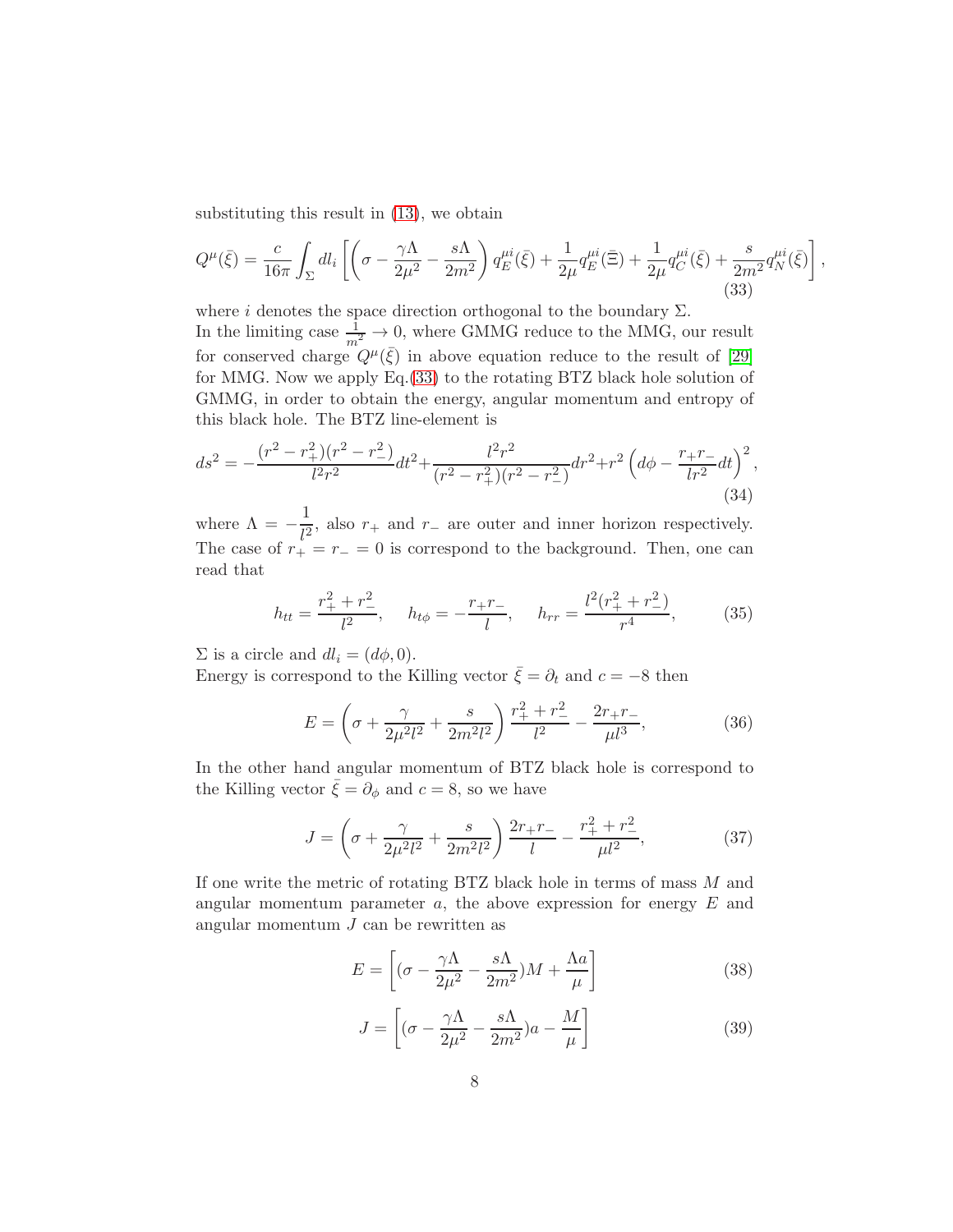The above equations reduce to the corresponding results for MMG in the limit  $\frac{1}{m^2} \to 0$ , [\[29\]](#page-10-7). If we take  $\bar{\xi} = \partial_t + \frac{r_-}{lr_+}$  $\frac{r_-}{l r_+} \partial_\phi$  and  $c = -\frac{32\pi}{\kappa}$ , where  $\kappa = \frac{r_+^2 - r_-^2}{l^2 r_+}$  $l^2r_+$ is surface gravity, then

$$
S = 4\pi \left[ \left( \sigma + \frac{\gamma}{2\mu^2 l^2} + \frac{s}{2m^2 l^2} \right) r_+ - \frac{r_-}{\mu l} \right],
$$
 (40)

one can check that these results satisfy the first law of thermodynamics,that is

$$
dE = T_H dS + \Omega_H dJ,\tag{41}
$$

where  $T_H = \frac{\kappa}{2\pi}$  $\frac{\kappa}{2\pi}$  and  $\Omega_H = \frac{r_-}{lr_+}$  $\frac{r_-}{lr_+}.$ 

# 4 Conclusion

In this paper we have investigated the Abbott-Deser-Tekin charge construction in the framework of Generalized Minimal Massive Gravity in asymptotically AdS space-time. We have applied our result for conserved charge  $Q^{\mu}(\bar{\xi})$  in Eq.[\(33\)](#page-7-0) to the rotating BTZ black hole solution of GMMG. In the limit  $\frac{1}{m^2} \rightarrow 0$ , where GMMG reduce to the MMG model, our conserved charge  $Q^{\mu}(\bar{\xi})$  reduce to the corresponding result for MMG, which has been obtained in [\[29\]](#page-10-7). By this method and correspond to the Killing vector fields  $\xi = \partial_t$  and  $\xi = \partial_\phi$ , we have obtained energy and angular momentum of rotating BTZ black hole respectively. After that by considering Killing vector field  $\bar{\xi} = \partial_t + \frac{r_-}{lr_+}$  $\frac{r_{-}}{kr_{+}}\partial_{\phi}$  we have obtained the entropy of BTZ black hole. Then we have shown that our result for entropy is consistent with the first law of black holes thermodynamics.

### 5 Acknowledgments

M. R. Setare grateful to S. Deser for helpful discussions and correspondence.

#### <span id="page-8-0"></span>References

- <span id="page-8-1"></span>[1] S. Deser, R. Jackiw, and G. t Hooft, Ann. Phys. 152, 220 (1984).
- <span id="page-8-2"></span>[2] S. Deser and R. Jackiw, Annals Phys. 153, 405 (1984).
- [3] S. Deser, R. Jackiw and S. Templeton, Annals Phys. 140, 372 (1982) [Erratum-ibid. 185, 406.1988 APNYA, 281,409 (1988 APNYA,281,409-  $449.2000$ ].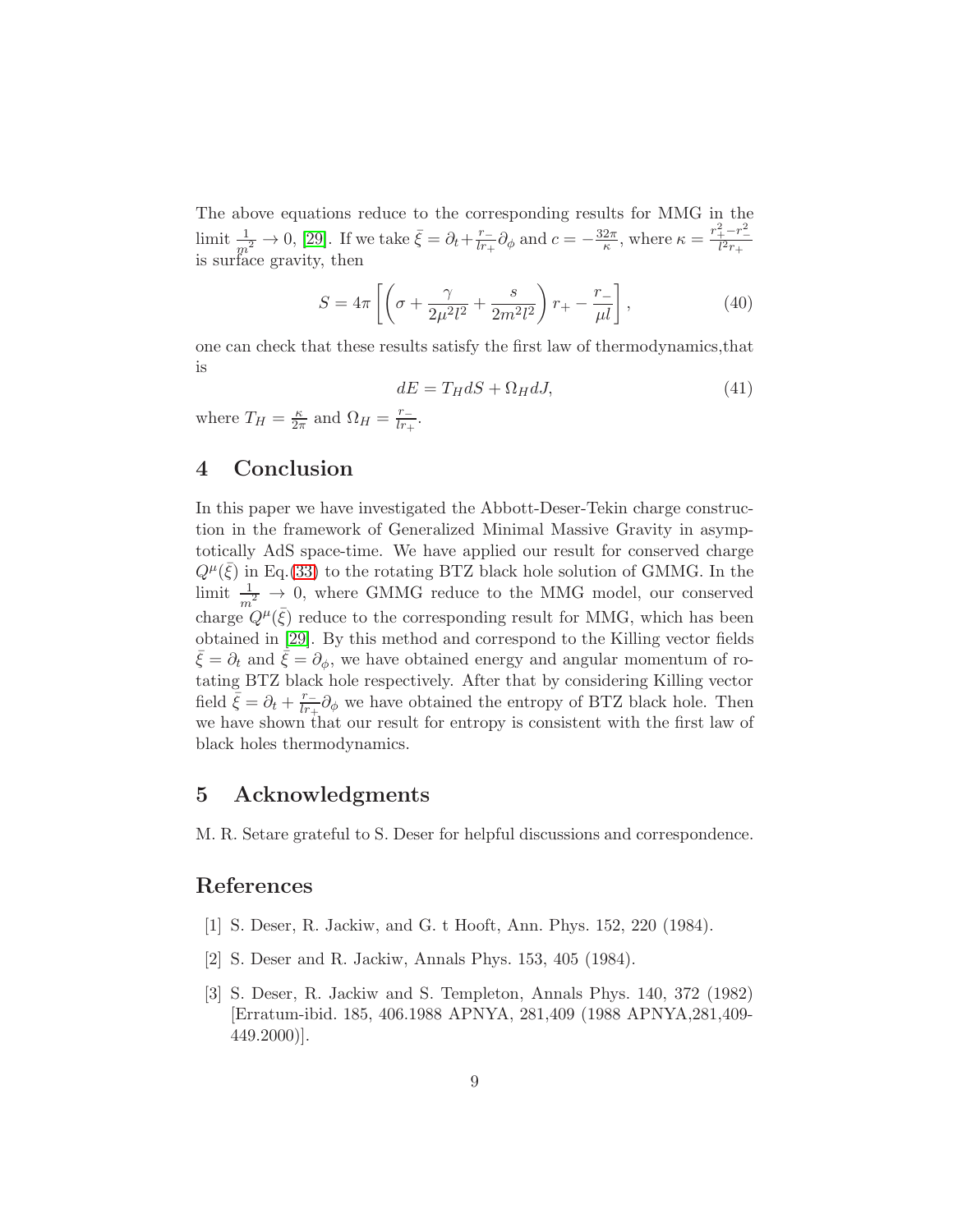- <span id="page-9-1"></span><span id="page-9-0"></span>[4] K. A. Moussa, G. Clement and C. Leygnac, Class. Quant. Grav. 20, L277, (2003).
- <span id="page-9-2"></span>[5] E. Bergshoeff, O. Hohm, W. Merbis, A. J. Routh and P. K. Townsend, Class. Quant. Grav. 31, 145008, (2014).
- [6] A. S. Arvanitakis, A. J. Routh and P. K. Townsend, [arXiv:1407.1264](http://arxiv.org/abs/1407.1264) [hep-th]; A. Baykal, [arXiv:1408.5232](http://arxiv.org/abs/1408.5232) [gr-qc]; G. Giribet, Y. Vsquez, [arXiv:1411.6957](http://arxiv.org/abs/1411.6957) [hep-th]; A. S. Arvanitakis, [arXiv:1501.01808](http://arxiv.org/abs/1501.01808) [hep-th]; M. R. Setare, H. Adami, [arXiv:1501.00920](http://arxiv.org/abs/1501.00920) [hep-th]; E. Altas, B. Tekin, [arXiv:1503.04726](http://arxiv.org/abs/1503.04726) [hep-th]; B. Tekin, [arXiv:1503.07488](http://arxiv.org/abs/1503.07488) [hep-th]; D. M. Yekta, [arXiv:1503.08343](http://arxiv.org/abs/1503.08343) [hep-th].
- <span id="page-9-4"></span><span id="page-9-3"></span>[7] M. R. Setare, [arXiv:1412.2151](http://arxiv.org/abs/1412.2151) [hep-th].
- <span id="page-9-5"></span>[8] E. A. Bergshoeff, O. Hohm and P. K. Townsend, Phys. Rev. Lett. 102, 201301, (2009).
- <span id="page-9-6"></span>[9] L. F. Abbott and S. Deser, Nucl. Phys. B 195, 76 (1982).
- [10] R. L. Arnowitt, S. Deser and C. W. Misner, Gen. Rel. Grav. 40, 1997, (2008).
- <span id="page-9-16"></span><span id="page-9-7"></span>[11] S. Deser and B. Tekin, Phys. Rev. Lett. 89, 101101 (2002).
- <span id="page-9-8"></span>[12] S. Deser and B. Tekin, Phys. Rev. D 67, 084009 (2003).
- <span id="page-9-9"></span>[13] J. D. Brown and J. W. York, Phys. Rev. D47, 1407, (1993).
- <span id="page-9-10"></span>[14] W. Kim, S. Kulkarni, S. H. Yi, Phys. Rev. Lett. 111, 081101, (2013).
- <span id="page-9-11"></span>[15] W. Kim, S. Kulkarni, S. H. Yi, Phys. Rev. D 88, 124004, (2013).
- <span id="page-9-13"></span>[16] A. Bouchareb, G. Clement, Class. Quant. Grav. 24, 5581, (2007).
- <span id="page-9-14"></span>[17] S. Hyun, J. Jeong, S. A. Park, S. H. Yi, [arXiv:1406.7101](http://arxiv.org/abs/1406.7101) [hep-th].
- <span id="page-9-15"></span>[18] G. Clement, Phys. Rev. D 49, 5131, (1994).
- <span id="page-9-12"></span>[19] G. Clement, Class. Quant. Grav. 11, L115, (1994).
- [20] D. Anninos, W. Li, M. Padi, W. Song and A. Strominger, JHEP 0903, 130, (2009).
- [21] O. Miskovic and R. Olea, JHEP 0912, 046, (2009).